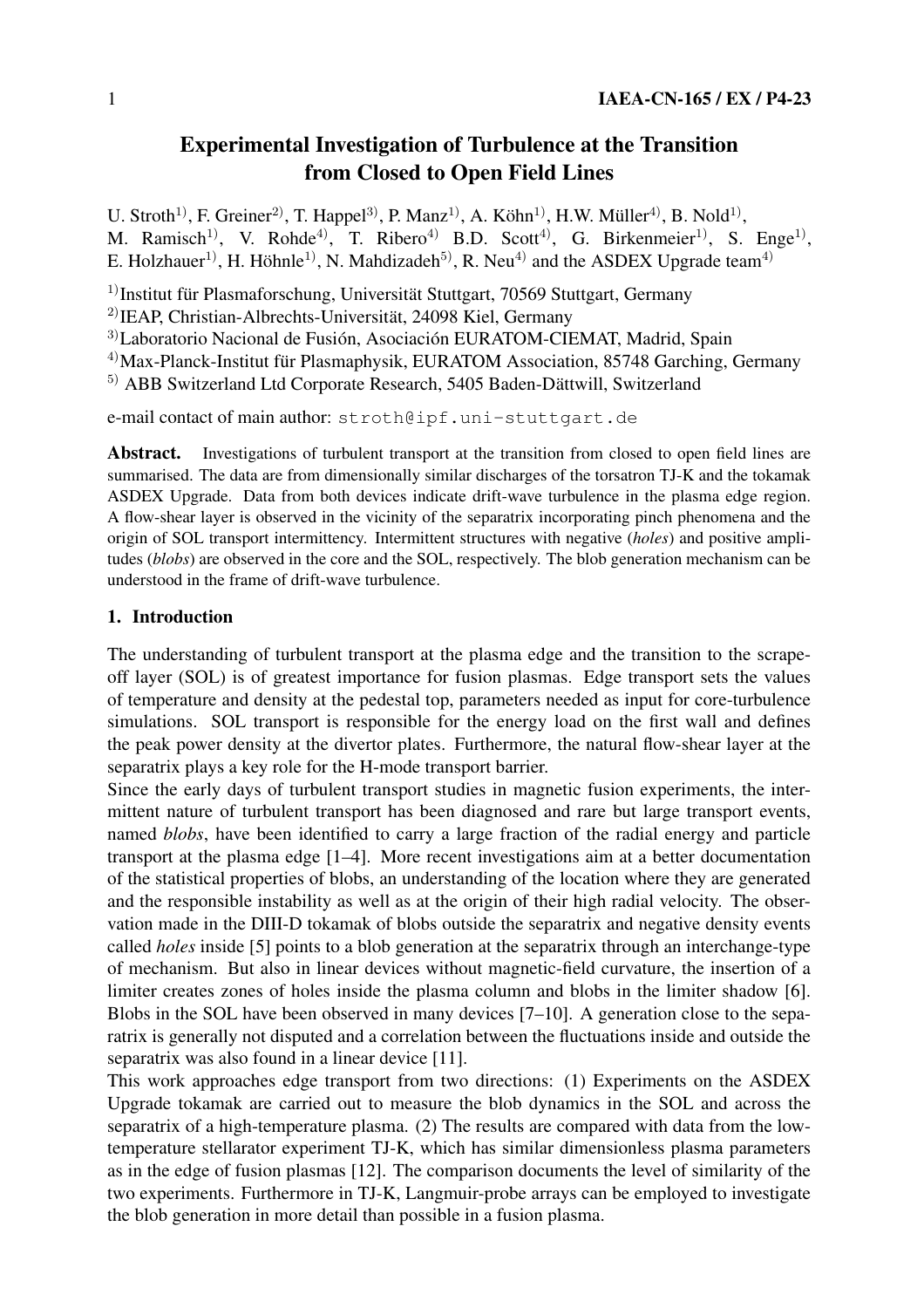## **2. Experimental setup**

The low-temperature plasma in the stellarator experiment TJ-K is generated by microwaves and has typical ion and electron temperatures of  $T_i = 1$  and  $T_e \approx 7$  eV, respectively, and densities of  $n = 5 \times 10^{17}$  m<sup>-3</sup>. The magnetic field strength is 70 mT and minor and major plasma radii are 0.1 and 0.6 m, respectively. Previous studies in the core plasma have shown, that turbulence is dominated by drift waves with density and potential fluctuations being almost in phase [12], finite structure sizes parallel to the magnetic field [13] and a small magnetic component in the fluctuations [14]. In all these studies, a high level of similarity with drift-Alfvén wave turbulence simulations from the DALF3 code [15] was observed.



*FIG. 1: Poloidal cross-section of TJ-K with limiter. The core region is reduced and a homogeneous and an inhomogeneous SOL are created. Reference probes are at Ref1 and Ref2.*

For the investigation of the core-SOL transition, the experiment has been modified by introducing a massive toroidal limiter which was adjusted to an inner flux surface. As indicated in Fig. 1, in the shadow of the limiter a homogeneous SOL is created that extends to the original separatrix present when the limiter is removed. In this region, all field lines have the same connection length of one toroidal turn. The inhomogeneous SOL further out is characterised by changing connection lengths and will not be used for the analyses. Different Langmuir and emissive probes introduced from the low-field side (right side) can scan the entire plasma cross-section. For conditional averaging, two positions for a reference probe are indicated, one in the core and one in the SOL. Details of the experiments will be published elsewhere [16]. It was assured that in the reduced core turbulence remains drift-wave like. The results are compared with data from Ohmic ASDEX Upgrade (AUG) [17] discharges. The reciprocating Langmuir probe penetrates the plasma hori-

zontally at about 0.3 m above the outer midplane. The

probe array used consists of 9 free-standing cylindrical carbon pins separated poloidally by about 3 mm. Experiments were conducted in deuterium L-mode discharges with a lower singlenull magnetic configuration. The discharges were operated at a current of 800 kA at low density of about  $2 \times 10^{19}$  m<sup>-3</sup> and a toroidal magnetic field of 2 T. Although the plasma parameters in AUG and TJ-K are quite different, key dimensionless parameters are similar: the dimensionless collisionalities are  $\hat{\nu} \approx 0.28$  and 0.12 and the normalised  $\hat{\beta}$  values are 0.56 and 0.1 – 0.25 in AUG and TJ-K, respectively.

#### **3. Drift-wave character of turbulence in the plasma edge**

The energy which drives turbulence in the SOL most likely comes from the plasma edge, where steep pressure gradients provide a strong source of energy. Hence, in order to investigate the coupling of core and SOL turbulence information on the character of the turbulent fluctuations in the edge is essential. In TJ-K, where the core plasma is accessible for Langmuir probes, turbulence has been studied in detail and the main characteristics of drift-wave turbulence have been identified [12,13,18], which are a dominant propagation into the electron-diamagnetic direction, a small cross-phase between density and potential fluctuations and a finite parallel length of the turbulent structures.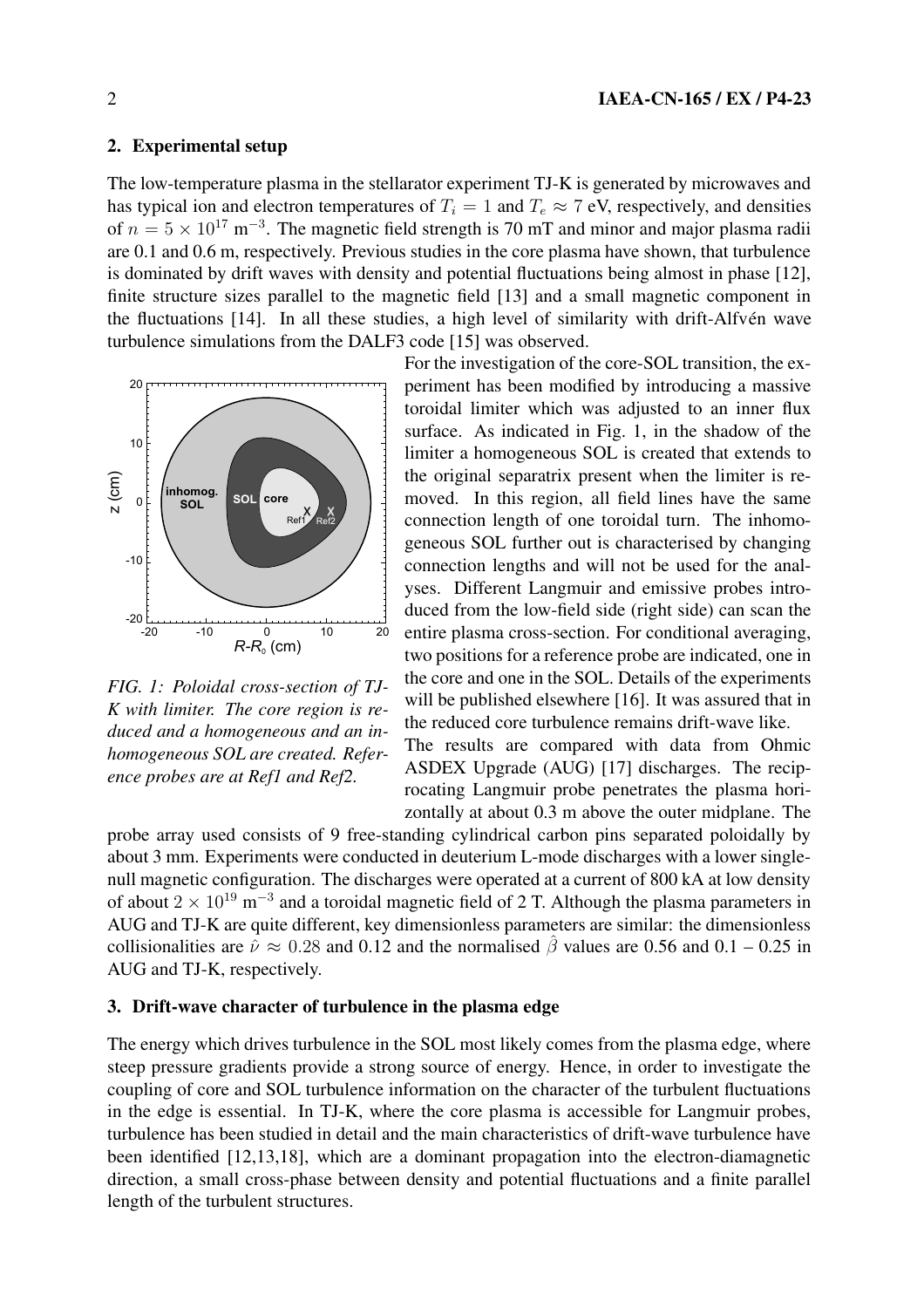Figure 2 shows the cross-phase between measured ion-saturation-current and poloidal-electricfield fluctuations  $\tilde{E}_{\theta}$  as measured in AUG plasmas. In 4 strokes the reciprocating probe array could penetrate the nominal separatrix position (shaded area) and enter a few millimetres into the plasma edge. All the way from the SOL to the edge, the measured cross-phase is close to  $\pi/2$  which corresponds to a cross-phase between density and potential of close to zero. This important result is consistent with drift-wave turbulence being also the dominant mechanism at least in the edge of Ohmic fusion plasmas. It also supports the validity of the approach of dimensionless parameters [19] to extrapolate TJ-K results to fusion edge plasmas.



*FIG.* 2: *Radial profile of the cross-phase between*  $I_{sat}$  *and*  $E_{\theta}$  *fluctuations in* AUG. The *shaded area indicates the uncertainty range of the nominal separatrix position.*

Since the propagation of drift-wave turbulence is primarily into the poloidal direction, the question arises, how it can contribute to the generation of blobs in the SOL. A radial flow component of the turbulent structures originates from (small) deviations of the cross-phase from zero. There are different sources for this deviation, but an obvious one magnetic field curvature.



*FIG. 3: Wavelet-wavenumber spectrum of turbulent transport as function of the poloidal position as deduced from the poloidal probe array in TJ-K. High and low-field sides are indicated.*

To investigate the influence of magnetic curvature on turbulent transport in TJ-K, density and potential fluctuations have been measured with a poloidal ring of 64 Langmuir probes aligned to a flux surface [20]. Figure 3 shows the result of a spatial wavelet transform which has been applied to the data to obtain poloidal wavenumber spectra for each poloidal position. Maximum transport is found on the low-field side with a shift into the  $E \times B$ -drift direction. The dominant contribution to transport stems from wavenumbers  $k_{\perp} \rho_s \approx 0.5$ , with  $\rho_s$  the drift scale. The variation of transport with poloidal angle is related to changes in the cross-phase, which remains small but shows admixtures from in-

terchange drive. Hence, although turbulence in the plasma edge is drift-wave like, curvature effects introduce a poloidal variation in the cross-phase and therefore also in the radial transport across the separatrix.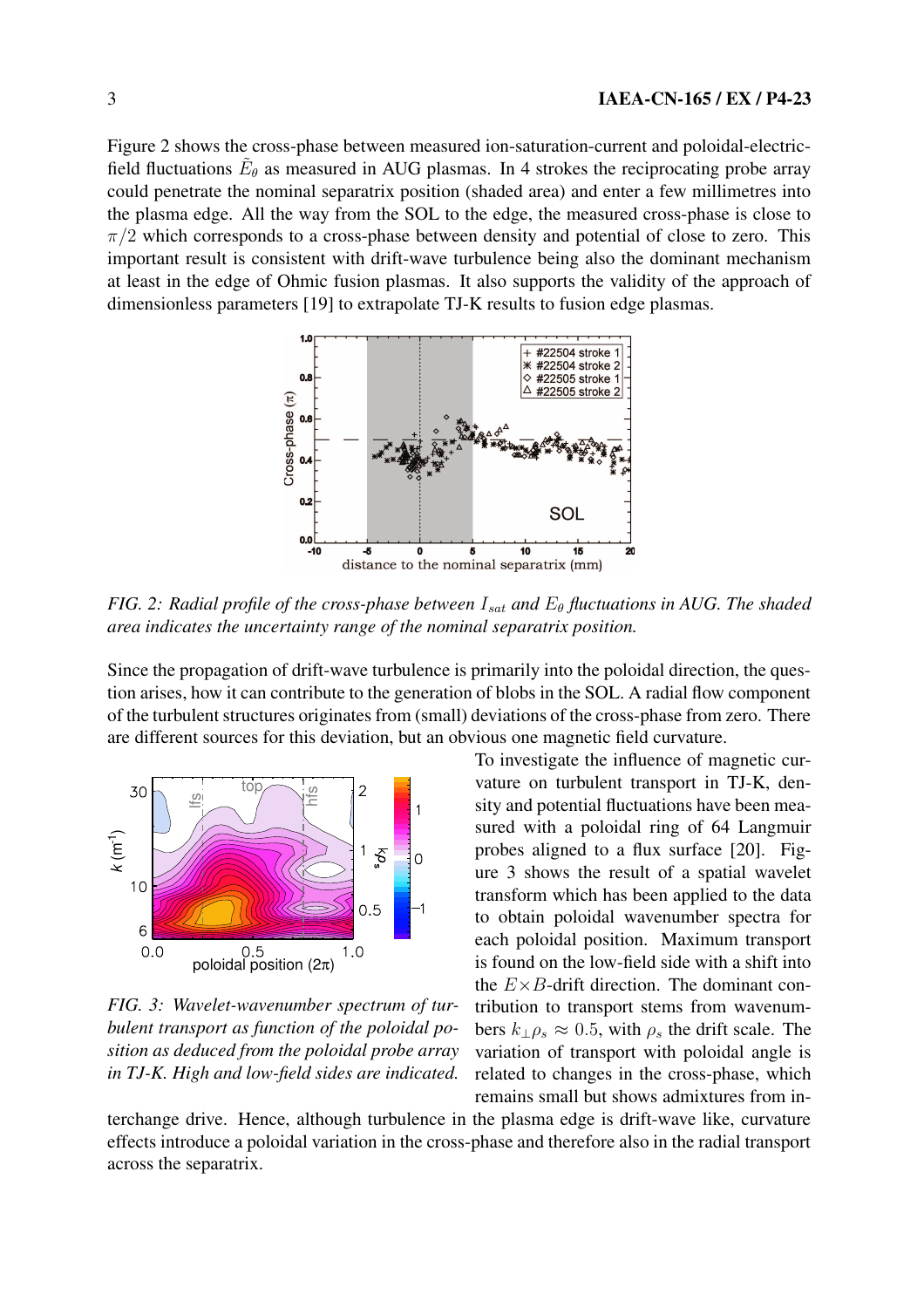

*FIG. 4: Ion-saturation current measured at different radial locations in AUG (a-c) and corresponding PDFs (d-f) [21].* d *gives the distance from the nominal separatrix.*

### **4. Properties of turbulent fluctuations in the scrape-off layer**

In Fig. 4, the raw signals from  $I_{sat}$  measurements from AUG are depicted at 3 radial positions. Inside ( $d = -3$  mm) and outside ( $d = 11$  mm) the nominal separatrix position, intermittent events can be identified by the prominent peaks in the signals. The amplitude of the events changes from negative at the inner to positive at the outer radial position. Hence, these data are consistent with the observation of holes in the core and blobs in the SOL of AUG and are consistent with findings on DIII-D [5]. Interestingly the intermittency is reduced in the vicinity of the separatrix. At  $d = 4$  mm, the fluctuation amplitude distribution is nearly Gaussian. This can be seen at the bottom of Fig. 4 where the probability density functions (PDFs) of the fluctuation amplitudes are compared to a Gaussian (dashed line). At the outer and inner positions, the PDFs are clearly skewed. These data indicate that the positive intermittent events or blobs in the SOL do not originate from inside the confined plasma, they are rather generated close to the separatrix by interchanging low-density plasma from the SOL with high-density plasma from the edge.

Due to the lack of a reference probe in AUG, the radial velocity component of the intermittent events could not be assessed. But cross-correlation analysis of two adjacent probes were carried out to get information on the poloidal propagation velocity. The same kind of analysis has been applied to AUG and TJ-K data. In Fig. 5, the results are compared. In both devices, an abrupt change of the poloidal velocity  $v_{\theta}$  can be seen in the vicinity of the nominal separatrix positions. The propagation switches from the electron-diamagnetic drift direction in the confined plasma to the ion-diamagnetic direction in the SOL. In both devices, a shear layer is observed close to the separatrix. Due to uncertainties in the determined separatrix and probe positions it cannot be decided whether the shear layer is right at or close to the separatrix. In AUG,  $v_{\theta}$  changes from about +3 to less than −5 km/s within the radial resolution of the probes. This strong shear layer is observed for all pin combinations, while the absolute phase velocity and the exact radial position changes. The reason for these variations as well as for the abrupt change are subjects of present analyses and results will be published elsewhere [22]. A comparable shear layer close to the separatrix was also observed in other devices [23–25]. The poloidal correlation length of the structures increases inside the shear layer and radial inward transport is observed [21]. These findings agree with earlier results from biasing experiments on TJ-K [26].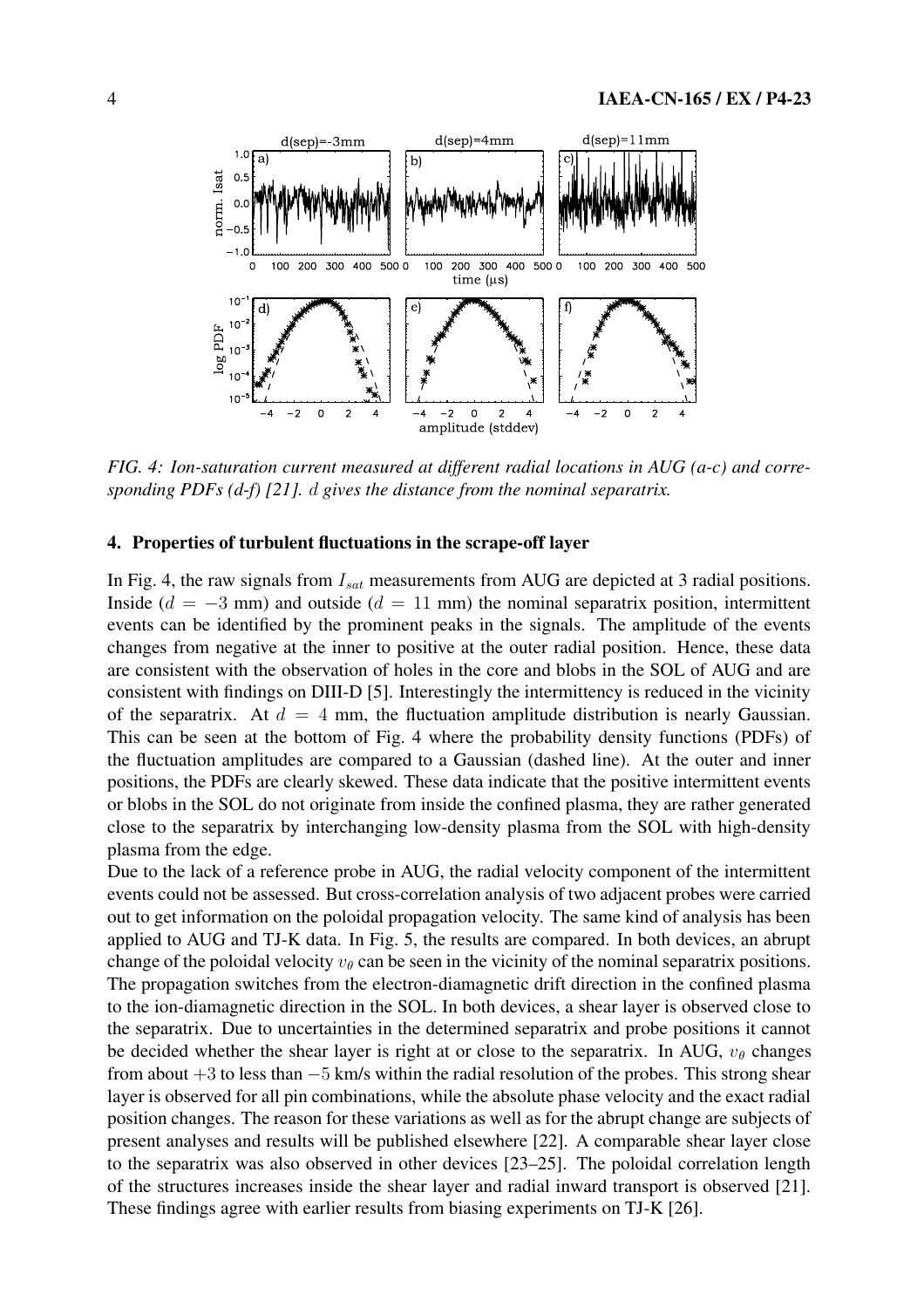

*FIG. 5: Poloidal phase velocities of fluctuations from AUG (top) and TJ-K (bottom) [21]. The shaded areas indicate the nominal separatrix positions including uncertainties.*

#### **5. Transition from closed to open field lines**

In order to investigate the generation of the coherent structures on a microscopic level, the ion-saturation current and the floating potential was measured in the poloidal plane of TJ-K. A conditional-averaging analysis was carried out with a reference probe measuring  $I_{sat}$  at position *Ref1* in Fig. 1. The analysis showed, that the fluctuations outside and inside the separatrix are correlated and similar results are obtained when the reference probe was moved to position *Ref2*. Details of this study will be published elsewhere [16].



*FIG. 6: Evolution of density structures in time steps of 10* µ*s. Dark and light grey indicate positive and negative density fluctuation amplitudes, respectively. The* + *and* − *signs indicate positions of potential maximum and minimum values.*

Figure 6 depicts 3 snapshots of the temporal evolution of density perturbations. The temporal evolution was measured with  $\mu$ s resolution and the pictures in the figure were extracted every 10  $\mu$ s. Dark areas indicate positive fluctuation amplitudes, grey areas negative ones. From the entire evolution (not shown in the figure) one can see that in the core the structures propagate mainly in poloidal direction. This is consistent with drift-waves and concordantly the potential fluctuations in the core plasma are found to be in phase with the density fluctuations. In Fig. 6 the positions of maximum and minimum potential fluctuation amplitudes are indicated by  $+$  and − signs, respectively. The left plot shows the instance when the positive density structure is cut by the separatrix and the fluctuating electric field extrudes high-density plasma from the core into the SOL. This process generates the large density structure visible in Fig. 6b. This structure can be identified with a blob. In the further evolution the blob propagates to the top, i. e. into the opposite direction as in the core and the potential decouples from the density perturbation.